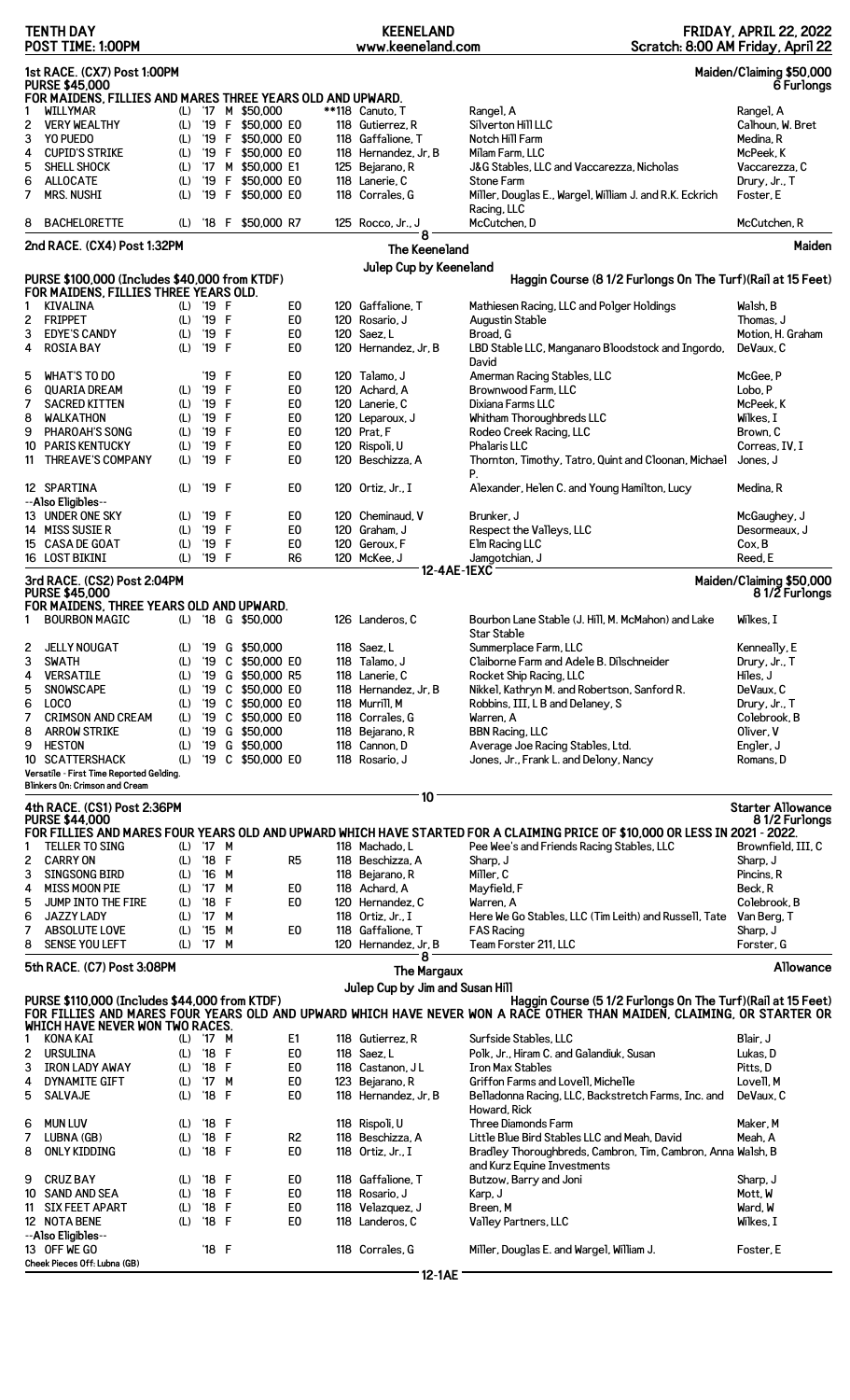| 6th RACE. (C6) Post 3:40PM<br>Allowance Optional Claiming \$80,000<br>The Spruce Lane Farm<br>Julep Cup by Mr. and Dr. Michael and Natanya McMahon<br>PURSE \$110,000 (Includes \$44,000 from KTDF)<br>FOR FILLIES THREE YEARS OLD WHICH HAVE NEVER WON A RACE OTHER THAN MAIDEN, CLAIMING, STARTER, OR STATE BRED OR WHICH HAVE<br>NEVER WON TWO RACES OR CLAIMING PRICE \$80,000.<br>(L) '19 F<br>Scharbauer, D<br><b>STORM KISS</b><br>E0<br>118 Rosario, J<br>Ward, W<br>1<br>(L) '19 F<br>2<br><b>KNOWING GLANCE</b><br>\$80,000<br>118 Gaffalione, T<br>Paradise Farms Corp. and Staudacher, David<br>Maker, M<br>3<br><b>MOUFFY</b><br>'19 F<br>(L)<br>118 Saez.L<br><b>Augustin Stable</b><br>Thomas, J<br>'19 F<br>AMO Racing USA<br>4<br><b>OLIVIA DARLING</b><br>(L)<br>118 Prat, F<br>5<br>'19 F<br><b>LOVELY LISA</b><br>(L)<br>E0<br>118 McKee, J<br>Turner, R<br>Butcher, M<br>6<br><b>QUEROBIN DOURADA</b><br>'19 F<br>E <sub>0</sub><br>118 Jimenez, A<br>Brownwood Farm, LLC<br>Lobo, P<br>(L)<br>7<br>TALEOFREADYCHIANTI<br>(L)<br>'19 F<br>R <sub>3</sub><br>118 Velazquez, J<br>Fipke, C<br>Stewart, D<br>7th RACE. (C1) Post 4:12PM<br>The Oakwind<br>Julep Cup by Keeneland<br>PURSE \$100,000 (Includes \$40,000 from KTDF)<br>81/2 Furlongs<br>FOR MAIDENS, THREE YEARS OLD AND UPWARD.<br>(L) '19 C<br><b>CURLIN'S MALIBU</b><br>E0<br>118 Murrill, M<br>Cumiskey, J<br>Heitzmann, E<br>1<br>'19 C<br>2<br><b>BRINGER OF RAIN</b><br>(L)<br>E <sub>1</sub><br>118 Corrales, G<br>Warren. A<br>Colebrook, B<br>3<br><b>SILVER SPUR</b><br>$'18$ C<br>Peachtree Stable<br>(L)<br>E0<br>126 Geroux. F<br>Joseph, Jr., S<br><b>BRIGHT PROSPECTER</b><br>'18 G<br>E <sub>0</sub><br>McPeek, K<br>4<br>(L)<br>126 Hernandez, Jr, B<br>Fowler, B<br>5<br>(L)<br>'19 C<br>E <sub>0</sub><br>118 Achard, A<br>ALWAYS ABOVE<br>Circle 8<br>Nihei, M<br>6<br><b>AUSSIE PRIDE</b><br>(L)<br>'18<br>C<br>E <sub>0</sub><br>126 Rosario, J<br>Godolphin, LLC<br>Mott, W<br>7<br><b>GREYS THE BOY</b><br>(L)<br>'19 G<br>E <sub>0</sub><br>118 Gaffalione, T<br>Stephens, T<br>Foley, G<br>'18 G<br>E <sub>0</sub><br>8<br>MAKING IT<br>(L)<br>126 Velazquez, J<br>R. A. Hill Stable and Gatsas Stables<br>Weaver, G<br>C<br>9<br><b>AWAY FROM HOME</b><br>'19<br>E <sub>0</sub><br>118 Talamo, J<br>Baron, Robert J. and BBF Thoroughbreds LLC<br>(L)<br>Romans, D<br>'19 C<br>R <sub>2</sub><br>118 Cannon, D<br>10<br>MAQAMAT<br>(L)<br>Damo, Joe, Preiss, Dan and Bandemer, Troy<br>Engler, J<br><b>STAY RESTLESS</b><br>$'19$ C<br>E <sub>0</sub><br>118 Saez, L(2)<br>11<br>(L)<br>Bakke, Jim and Isbister, Gerald<br>Pletcher, T<br>'19 C<br>12 AFJAN<br>E0<br>118 Ortiz, Jr., I<br>Pletcher, T<br>(L)<br>Al Shaqab Racing<br>--Also Eligibles--<br>13 CITY LEGEND<br>E0<br>'18 G<br>126 Saez, L(1)<br>Lunsford, B<br>Minshall, B<br>(L)<br>Blinkers Off: Bringer of Rain; Maqamat<br>Blinkers On: Curlin's Malibu<br><b>12-1AE</b><br>8th RACE. (C8) Post 4:44PM<br>The Andrew Farm<br>Julep Cup by Richard A. Brodie and Charlie O'Connor<br>PURSE \$120,000 (Includes \$48,000 from KTDF)<br>Haggin Course (12 Furlongs On The Turf) (Rail at 15 Feet)<br>FOR FOUR YEAR OLDS AND UPWARD WHICH HAVE NEVER WON \$10,000 TWICE OTHER THAN MAIDEN, CLAIMING, OR STARTER OR WHICH HAVE<br><b>NEVER WON THREE RACES.</b><br><b>BLANKET OF ROSES</b><br>(L) '17 G<br>E0<br>118 Morales, E<br>Victory Racing Stable, LLC<br>1<br>Hernandez, R<br><b>OFFLEE NAUGHTY</b><br>$(L)$ '18 C<br>118 Velazquez, J<br>Daniell, James M. and Daniell, Donna<br>McCarthy, M<br>3 CIBOLIAN<br>(L) '17 G<br>118 Geroux, F<br>Colonel Stable LLC and Wilmot, Jonathan<br>Brisset, R<br><b>BRITISH ROYALTY</b><br>'18 G<br>E0<br>118 Rosario, J<br>Lunsford, Bruce and Minshall, Barbara J.<br>Minshall, B<br>(L)<br>4<br><b>REIGNING SPIRIT</b><br>(L) '17 G<br>E <sub>0</sub><br>Stall, Jr., A<br>5<br>120 Hernandez, C<br>Town and Country Racing, LLC<br>6<br>'18 G<br>MODUS OPERANDI (IRE)<br>(L)<br>E0<br>118 Gaffalione, T<br>Detampel, Marc, Galvin, Fergus and E Squared Stables, Walsh, B<br>LLC<br>$\overline{7}$<br><b>CELERITY</b><br>(L) '15 G<br>E0<br>118 Naupac, W<br>Cundiff, W<br>Cundiff, W<br>8<br>(L) '17 G<br>E <sub>0</sub><br><b>ENGLISH CONQUEROR</b><br>118 Ortiz, Jr., I<br>Sorokolit, Jr., W<br>Banach, D<br>9<br><b>FENWICK STATION</b><br>(L) '17 G<br>E <sub>0</sub><br>118 Saez, L<br>Summerplace Farm, LLC<br>Kenneally, E<br>10 RISK TAKING<br>(L) '18 C<br>E <sub>0</sub><br>118 Prat, F<br>Klaravich Stables, Inc.<br>Brown, C<br><b>JIMMY DAN</b><br>(L) '18 G<br>E0<br>11<br>120 Hernandez, Jr, B<br>Ray, Brad and Wasz, John<br>Stewart.D<br>Cibolian - First Time Reported Gelding.<br>$11^{\circ}$<br>9th RACE. (C9) Post 5:16PM<br>The 27th Running of<br>The Baird Doubledogdare (Grade III)<br>\$300,000<br>PURSE \$300,000 (Includes \$50,000 from KTDF)<br>FOR FILLIES AND MARES, FOUR YEARS OLD AND UPWARD.<br>Shadwell Stable<br>MALATHAAT<br>'18 F<br>118 Velazquez, J<br>Pletcher, T<br>1<br>2<br>SUPER QUICK<br>$'18$ F<br>E0<br>120 Talamo, J<br>Marylou Whitney Stables (Hendrickson)<br>Casse, N<br>3<br><b>AUDREY'S TIME</b><br>E0<br>'17 M<br>118 Lanerie, C<br>Lothenbach Stables, Inc. (Bob Lothenbach)<br>Pessin, N<br>4<br><b>BONNY SOUTH</b><br>$'17$ M<br>E0<br>118 Geroux, F<br>Juddmonte<br>Cox, B<br>E <sub>0</sub><br>5<br><b>CRAZY BEAUTIFUL</b><br>'18 F<br>120 Hernandez, Jr, B<br>Phoenix Thoroughbred III<br>McPeek, K<br>6<br>LADY MYSTIFY(S)<br>'18 F<br>E0<br>Eurton, P<br>118 Prat, F<br>Exline-Border Racing LLC, SAF Racing and Hausman,<br>Richard<br>6<br>10th RACE. (C2) Post 5:48PM<br>The Warrendale<br>Julep Cup by Kitty Day and Hunter Simms<br>PURSE \$100,000 (Includes \$40,000 from KTDF)<br>Haggin Course (5 1/2 Furlongs On The Turf) (Rail at 15 Feet)<br>FOR MAIDENS, FILLIES AND MARES THREE YEARS OLD AND UPWARD.<br>$(L)$ '19 F<br>Wilkinson, Bruce and Hart, Michael G<br><b>MS MERRABEL</b><br>E0<br>118 Gutierrez, R<br>Ennis, J<br>1<br>2<br><b>DEVILLY</b><br>$(L)$ '19 F<br>E <sub>0</sub><br><b>Charred Oak Stables</b><br>Maker, M<br>118 Rispoli, U<br>3<br>ON THE RISE<br>(L) '18 F<br>E0<br>125 Gaffalione, T<br>Hatfield Stables and Hatfield, Rod<br>Tomlinson, M<br><b>LADY PELE</b><br>$(L)$ '19 F<br>E <sub>0</sub><br>Blair, J<br>4<br>118 Hernandez, Jr, B(2)<br>Surfside Stables, LLC<br>5<br><b>MY LILY MAE</b><br>(L)<br>'19 F<br>E <sub>0</sub><br>**111 Beckman, A<br>Kinmon, R<br>Kinmon, K<br>6<br><b>SHANNON</b><br>'18 F<br>E <sub>0</sub><br>(L)<br>125 Cheminaud, V<br>Phalaris LLC and I. C. Racing LLC<br>Correas, IV, I<br>7<br>MUSICAL DESIGN<br>(L) '19 F<br>E <sub>0</sub><br>Green Lane Farm South LLC<br>118 Ortiz, Jr., I<br>Ward, W<br>'19 F<br>8<br><b>ICY RIVER</b><br>(L)<br>E <sub>0</sub><br>Foster. E<br>118 Corrales, G<br><b>Foster Family Racing</b><br>9<br><b>COLONEL ABY B</b><br>'17 M<br>E <sub>0</sub><br>(L)<br>125 Beschizza, A<br>Oak Knoll Farm LLC<br>Williamson, B<br>10 TEASING<br>(L)<br>'19 F<br>E <sub>0</sub><br>118 Machado.L<br>Bobo, T<br>Caramori, C<br>E <sub>0</sub><br>11 CAPITAL ALLOCATION (GB)L)<br>'18 F<br>125 McKee, J<br>Jamgotchian, J<br>Reed, E<br>12 JAZZ TIME GIRL<br>(L) '19 F<br>E <sub>0</sub><br>Three Diamonds Farm<br>118 Saez, L(2)<br>Maker, M<br>--Also Eligibles--<br>13 HONORABLY<br>(L) '18 F<br>E0<br>125 Hernandez, Jr, B(1)<br>Nikkel, Kathryn M. and Robertson, Sanford R.<br>Walsh, B<br>$(L)$ '19 F<br>E <sub>0</sub><br>Hall Stables, LLC<br>14 VINEGAR VEGGIES<br>118 Murrill, M<br>Rubley, K<br>15 LADYBELUCKY<br>(L) '19 F<br>E <sub>0</sub><br>118 Saez, L(1)<br>Dewitt, R<br>Kenneally, E<br>$(L)$ '18 F<br>E0<br>BG Stables and Ackerman Thoroughbreds<br>16 TROUBLE MAKING<br>125 Morales, E<br>Meah, A<br>Blinkers On: Shannon; Trouble Making<br>12-4AE-17EXC $-$ | <b>TENTH DAY</b><br>POST TIME: 1:00PM |  |  | <b>KEENELAND</b><br>www.keeneland.com | <b>FRIDAY, APRIL 22, 2022</b><br>Scratch: 8:00 AM Friday, April 22 |
|----------------------------------------------------------------------------------------------------------------------------------------------------------------------------------------------------------------------------------------------------------------------------------------------------------------------------------------------------------------------------------------------------------------------------------------------------------------------------------------------------------------------------------------------------------------------------------------------------------------------------------------------------------------------------------------------------------------------------------------------------------------------------------------------------------------------------------------------------------------------------------------------------------------------------------------------------------------------------------------------------------------------------------------------------------------------------------------------------------------------------------------------------------------------------------------------------------------------------------------------------------------------------------------------------------------------------------------------------------------------------------------------------------------------------------------------------------------------------------------------------------------------------------------------------------------------------------------------------------------------------------------------------------------------------------------------------------------------------------------------------------------------------------------------------------------------------------------------------------------------------------------------------------------------------------------------------------------------------------------------------------------------------------------------------------------------------------------------------------------------------------------------------------------------------------------------------------------------------------------------------------------------------------------------------------------------------------------------------------------------------------------------------------------------------------------------------------------------------------------------------------------------------------------------------------------------------------------------------------------------------------------------------------------------------------------------------------------------------------------------------------------------------------------------------------------------------------------------------------------------------------------------------------------------------------------------------------------------------------------------------------------------------------------------------------------------------------------------------------------------------------------------------------------------------------------------------------------------------------------------------------------------------------------------------------------------------------------------------------------------------------------------------------------------------------------------------------------------------------------------------------------------------------------------------------------------------------------------------------------------------------------------------------------------------------------------------------------------------------------------------------------------------------------------------------------------------------------------------------------------------------------------------------------------------------------------------------------------------------------------------------------------------------------------------------------------------------------------------------------------------------------------------------------------------------------------------------------------------------------------------------------------------------------------------------------------------------------------------------------------------------------------------------------------------------------------------------------------------------------------------------------------------------------------------------------------------------------------------------------------------------------------------------------------------------------------------------------------------------------------------------------------------------------------------------------------------------------------------------------------------------------------------------------------------------------------------------------------------------------------------------------------------------------------------------------------------------------------------------------------------------------------------------------------------------------------------------------------------------------------------------------------------------------------------------------------------------------------------------------------------------------------------------------------------------------------------------------------------------------------------------------------------------------------------------------------------------------------------------------------------------------------------------------------------------------------------------------------------------------------------------------------------------------------------------------------------------------------------------------------------------------------------------------------------------------------------------------------------------------------------------------------------------------------------------------------------------------------------------------------------------------------------------------------------------------------------------------------------------------------------------------------------------------------------------------------------------------------------------------------------------------------------------------------------------------------------------------------------------------------------------------------------------------------------------------------------------------------------------------------------------------------------------------------------------------------------------------------------------------------------------------------------------------------------------------------------------------------------------------------------------------------------------------------------------------------------------------------------------------------------------------------------------------------------------------------------------------------------------------------------------------------------------------------------------------------------------------------------------------------------------------------------------------------------------------------------------------------------------------------------------------------------------------------------------------------------------------------------------------------------------------------------------------------------------------------------------------------------------------------------------------------------------------------------------------------------------------------------------------------------------------------------------------------------------------------------------------------------------------------------------|---------------------------------------|--|--|---------------------------------------|--------------------------------------------------------------------|
|                                                                                                                                                                                                                                                                                                                                                                                                                                                                                                                                                                                                                                                                                                                                                                                                                                                                                                                                                                                                                                                                                                                                                                                                                                                                                                                                                                                                                                                                                                                                                                                                                                                                                                                                                                                                                                                                                                                                                                                                                                                                                                                                                                                                                                                                                                                                                                                                                                                                                                                                                                                                                                                                                                                                                                                                                                                                                                                                                                                                                                                                                                                                                                                                                                                                                                                                                                                                                                                                                                                                                                                                                                                                                                                                                                                                                                                                                                                                                                                                                                                                                                                                                                                                                                                                                                                                                                                                                                                                                                                                                                                                                                                                                                                                                                                                                                                                                                                                                                                                                                                                                                                                                                                                                                                                                                                                                                                                                                                                                                                                                                                                                                                                                                                                                                                                                                                                                                                                                                                                                                                                                                                                                                                                                                                                                                                                                                                                                                                                                                                                                                                                                                                                                                                                                                                                                                                                                                                                                                                                                                                                                                                                                                                                                                                                                                                                                                                                                                                                                                                                                                                                                                                                                                                                                                                                                                                                                  |                                       |  |  |                                       |                                                                    |
|                                                                                                                                                                                                                                                                                                                                                                                                                                                                                                                                                                                                                                                                                                                                                                                                                                                                                                                                                                                                                                                                                                                                                                                                                                                                                                                                                                                                                                                                                                                                                                                                                                                                                                                                                                                                                                                                                                                                                                                                                                                                                                                                                                                                                                                                                                                                                                                                                                                                                                                                                                                                                                                                                                                                                                                                                                                                                                                                                                                                                                                                                                                                                                                                                                                                                                                                                                                                                                                                                                                                                                                                                                                                                                                                                                                                                                                                                                                                                                                                                                                                                                                                                                                                                                                                                                                                                                                                                                                                                                                                                                                                                                                                                                                                                                                                                                                                                                                                                                                                                                                                                                                                                                                                                                                                                                                                                                                                                                                                                                                                                                                                                                                                                                                                                                                                                                                                                                                                                                                                                                                                                                                                                                                                                                                                                                                                                                                                                                                                                                                                                                                                                                                                                                                                                                                                                                                                                                                                                                                                                                                                                                                                                                                                                                                                                                                                                                                                                                                                                                                                                                                                                                                                                                                                                                                                                                                                                  |                                       |  |  |                                       | 7 Furlongs                                                         |
|                                                                                                                                                                                                                                                                                                                                                                                                                                                                                                                                                                                                                                                                                                                                                                                                                                                                                                                                                                                                                                                                                                                                                                                                                                                                                                                                                                                                                                                                                                                                                                                                                                                                                                                                                                                                                                                                                                                                                                                                                                                                                                                                                                                                                                                                                                                                                                                                                                                                                                                                                                                                                                                                                                                                                                                                                                                                                                                                                                                                                                                                                                                                                                                                                                                                                                                                                                                                                                                                                                                                                                                                                                                                                                                                                                                                                                                                                                                                                                                                                                                                                                                                                                                                                                                                                                                                                                                                                                                                                                                                                                                                                                                                                                                                                                                                                                                                                                                                                                                                                                                                                                                                                                                                                                                                                                                                                                                                                                                                                                                                                                                                                                                                                                                                                                                                                                                                                                                                                                                                                                                                                                                                                                                                                                                                                                                                                                                                                                                                                                                                                                                                                                                                                                                                                                                                                                                                                                                                                                                                                                                                                                                                                                                                                                                                                                                                                                                                                                                                                                                                                                                                                                                                                                                                                                                                                                                                                  |                                       |  |  |                                       | Motion, H. Graham                                                  |
|                                                                                                                                                                                                                                                                                                                                                                                                                                                                                                                                                                                                                                                                                                                                                                                                                                                                                                                                                                                                                                                                                                                                                                                                                                                                                                                                                                                                                                                                                                                                                                                                                                                                                                                                                                                                                                                                                                                                                                                                                                                                                                                                                                                                                                                                                                                                                                                                                                                                                                                                                                                                                                                                                                                                                                                                                                                                                                                                                                                                                                                                                                                                                                                                                                                                                                                                                                                                                                                                                                                                                                                                                                                                                                                                                                                                                                                                                                                                                                                                                                                                                                                                                                                                                                                                                                                                                                                                                                                                                                                                                                                                                                                                                                                                                                                                                                                                                                                                                                                                                                                                                                                                                                                                                                                                                                                                                                                                                                                                                                                                                                                                                                                                                                                                                                                                                                                                                                                                                                                                                                                                                                                                                                                                                                                                                                                                                                                                                                                                                                                                                                                                                                                                                                                                                                                                                                                                                                                                                                                                                                                                                                                                                                                                                                                                                                                                                                                                                                                                                                                                                                                                                                                                                                                                                                                                                                                                                  |                                       |  |  |                                       | <b>Maiden</b>                                                      |
|                                                                                                                                                                                                                                                                                                                                                                                                                                                                                                                                                                                                                                                                                                                                                                                                                                                                                                                                                                                                                                                                                                                                                                                                                                                                                                                                                                                                                                                                                                                                                                                                                                                                                                                                                                                                                                                                                                                                                                                                                                                                                                                                                                                                                                                                                                                                                                                                                                                                                                                                                                                                                                                                                                                                                                                                                                                                                                                                                                                                                                                                                                                                                                                                                                                                                                                                                                                                                                                                                                                                                                                                                                                                                                                                                                                                                                                                                                                                                                                                                                                                                                                                                                                                                                                                                                                                                                                                                                                                                                                                                                                                                                                                                                                                                                                                                                                                                                                                                                                                                                                                                                                                                                                                                                                                                                                                                                                                                                                                                                                                                                                                                                                                                                                                                                                                                                                                                                                                                                                                                                                                                                                                                                                                                                                                                                                                                                                                                                                                                                                                                                                                                                                                                                                                                                                                                                                                                                                                                                                                                                                                                                                                                                                                                                                                                                                                                                                                                                                                                                                                                                                                                                                                                                                                                                                                                                                                                  |                                       |  |  |                                       |                                                                    |
|                                                                                                                                                                                                                                                                                                                                                                                                                                                                                                                                                                                                                                                                                                                                                                                                                                                                                                                                                                                                                                                                                                                                                                                                                                                                                                                                                                                                                                                                                                                                                                                                                                                                                                                                                                                                                                                                                                                                                                                                                                                                                                                                                                                                                                                                                                                                                                                                                                                                                                                                                                                                                                                                                                                                                                                                                                                                                                                                                                                                                                                                                                                                                                                                                                                                                                                                                                                                                                                                                                                                                                                                                                                                                                                                                                                                                                                                                                                                                                                                                                                                                                                                                                                                                                                                                                                                                                                                                                                                                                                                                                                                                                                                                                                                                                                                                                                                                                                                                                                                                                                                                                                                                                                                                                                                                                                                                                                                                                                                                                                                                                                                                                                                                                                                                                                                                                                                                                                                                                                                                                                                                                                                                                                                                                                                                                                                                                                                                                                                                                                                                                                                                                                                                                                                                                                                                                                                                                                                                                                                                                                                                                                                                                                                                                                                                                                                                                                                                                                                                                                                                                                                                                                                                                                                                                                                                                                                                  |                                       |  |  |                                       |                                                                    |
|                                                                                                                                                                                                                                                                                                                                                                                                                                                                                                                                                                                                                                                                                                                                                                                                                                                                                                                                                                                                                                                                                                                                                                                                                                                                                                                                                                                                                                                                                                                                                                                                                                                                                                                                                                                                                                                                                                                                                                                                                                                                                                                                                                                                                                                                                                                                                                                                                                                                                                                                                                                                                                                                                                                                                                                                                                                                                                                                                                                                                                                                                                                                                                                                                                                                                                                                                                                                                                                                                                                                                                                                                                                                                                                                                                                                                                                                                                                                                                                                                                                                                                                                                                                                                                                                                                                                                                                                                                                                                                                                                                                                                                                                                                                                                                                                                                                                                                                                                                                                                                                                                                                                                                                                                                                                                                                                                                                                                                                                                                                                                                                                                                                                                                                                                                                                                                                                                                                                                                                                                                                                                                                                                                                                                                                                                                                                                                                                                                                                                                                                                                                                                                                                                                                                                                                                                                                                                                                                                                                                                                                                                                                                                                                                                                                                                                                                                                                                                                                                                                                                                                                                                                                                                                                                                                                                                                                                                  |                                       |  |  |                                       |                                                                    |
|                                                                                                                                                                                                                                                                                                                                                                                                                                                                                                                                                                                                                                                                                                                                                                                                                                                                                                                                                                                                                                                                                                                                                                                                                                                                                                                                                                                                                                                                                                                                                                                                                                                                                                                                                                                                                                                                                                                                                                                                                                                                                                                                                                                                                                                                                                                                                                                                                                                                                                                                                                                                                                                                                                                                                                                                                                                                                                                                                                                                                                                                                                                                                                                                                                                                                                                                                                                                                                                                                                                                                                                                                                                                                                                                                                                                                                                                                                                                                                                                                                                                                                                                                                                                                                                                                                                                                                                                                                                                                                                                                                                                                                                                                                                                                                                                                                                                                                                                                                                                                                                                                                                                                                                                                                                                                                                                                                                                                                                                                                                                                                                                                                                                                                                                                                                                                                                                                                                                                                                                                                                                                                                                                                                                                                                                                                                                                                                                                                                                                                                                                                                                                                                                                                                                                                                                                                                                                                                                                                                                                                                                                                                                                                                                                                                                                                                                                                                                                                                                                                                                                                                                                                                                                                                                                                                                                                                                                  |                                       |  |  |                                       |                                                                    |
|                                                                                                                                                                                                                                                                                                                                                                                                                                                                                                                                                                                                                                                                                                                                                                                                                                                                                                                                                                                                                                                                                                                                                                                                                                                                                                                                                                                                                                                                                                                                                                                                                                                                                                                                                                                                                                                                                                                                                                                                                                                                                                                                                                                                                                                                                                                                                                                                                                                                                                                                                                                                                                                                                                                                                                                                                                                                                                                                                                                                                                                                                                                                                                                                                                                                                                                                                                                                                                                                                                                                                                                                                                                                                                                                                                                                                                                                                                                                                                                                                                                                                                                                                                                                                                                                                                                                                                                                                                                                                                                                                                                                                                                                                                                                                                                                                                                                                                                                                                                                                                                                                                                                                                                                                                                                                                                                                                                                                                                                                                                                                                                                                                                                                                                                                                                                                                                                                                                                                                                                                                                                                                                                                                                                                                                                                                                                                                                                                                                                                                                                                                                                                                                                                                                                                                                                                                                                                                                                                                                                                                                                                                                                                                                                                                                                                                                                                                                                                                                                                                                                                                                                                                                                                                                                                                                                                                                                                  |                                       |  |  |                                       |                                                                    |
|                                                                                                                                                                                                                                                                                                                                                                                                                                                                                                                                                                                                                                                                                                                                                                                                                                                                                                                                                                                                                                                                                                                                                                                                                                                                                                                                                                                                                                                                                                                                                                                                                                                                                                                                                                                                                                                                                                                                                                                                                                                                                                                                                                                                                                                                                                                                                                                                                                                                                                                                                                                                                                                                                                                                                                                                                                                                                                                                                                                                                                                                                                                                                                                                                                                                                                                                                                                                                                                                                                                                                                                                                                                                                                                                                                                                                                                                                                                                                                                                                                                                                                                                                                                                                                                                                                                                                                                                                                                                                                                                                                                                                                                                                                                                                                                                                                                                                                                                                                                                                                                                                                                                                                                                                                                                                                                                                                                                                                                                                                                                                                                                                                                                                                                                                                                                                                                                                                                                                                                                                                                                                                                                                                                                                                                                                                                                                                                                                                                                                                                                                                                                                                                                                                                                                                                                                                                                                                                                                                                                                                                                                                                                                                                                                                                                                                                                                                                                                                                                                                                                                                                                                                                                                                                                                                                                                                                                                  |                                       |  |  |                                       |                                                                    |
|                                                                                                                                                                                                                                                                                                                                                                                                                                                                                                                                                                                                                                                                                                                                                                                                                                                                                                                                                                                                                                                                                                                                                                                                                                                                                                                                                                                                                                                                                                                                                                                                                                                                                                                                                                                                                                                                                                                                                                                                                                                                                                                                                                                                                                                                                                                                                                                                                                                                                                                                                                                                                                                                                                                                                                                                                                                                                                                                                                                                                                                                                                                                                                                                                                                                                                                                                                                                                                                                                                                                                                                                                                                                                                                                                                                                                                                                                                                                                                                                                                                                                                                                                                                                                                                                                                                                                                                                                                                                                                                                                                                                                                                                                                                                                                                                                                                                                                                                                                                                                                                                                                                                                                                                                                                                                                                                                                                                                                                                                                                                                                                                                                                                                                                                                                                                                                                                                                                                                                                                                                                                                                                                                                                                                                                                                                                                                                                                                                                                                                                                                                                                                                                                                                                                                                                                                                                                                                                                                                                                                                                                                                                                                                                                                                                                                                                                                                                                                                                                                                                                                                                                                                                                                                                                                                                                                                                                                  |                                       |  |  |                                       | Allowance                                                          |
|                                                                                                                                                                                                                                                                                                                                                                                                                                                                                                                                                                                                                                                                                                                                                                                                                                                                                                                                                                                                                                                                                                                                                                                                                                                                                                                                                                                                                                                                                                                                                                                                                                                                                                                                                                                                                                                                                                                                                                                                                                                                                                                                                                                                                                                                                                                                                                                                                                                                                                                                                                                                                                                                                                                                                                                                                                                                                                                                                                                                                                                                                                                                                                                                                                                                                                                                                                                                                                                                                                                                                                                                                                                                                                                                                                                                                                                                                                                                                                                                                                                                                                                                                                                                                                                                                                                                                                                                                                                                                                                                                                                                                                                                                                                                                                                                                                                                                                                                                                                                                                                                                                                                                                                                                                                                                                                                                                                                                                                                                                                                                                                                                                                                                                                                                                                                                                                                                                                                                                                                                                                                                                                                                                                                                                                                                                                                                                                                                                                                                                                                                                                                                                                                                                                                                                                                                                                                                                                                                                                                                                                                                                                                                                                                                                                                                                                                                                                                                                                                                                                                                                                                                                                                                                                                                                                                                                                                                  |                                       |  |  |                                       |                                                                    |
|                                                                                                                                                                                                                                                                                                                                                                                                                                                                                                                                                                                                                                                                                                                                                                                                                                                                                                                                                                                                                                                                                                                                                                                                                                                                                                                                                                                                                                                                                                                                                                                                                                                                                                                                                                                                                                                                                                                                                                                                                                                                                                                                                                                                                                                                                                                                                                                                                                                                                                                                                                                                                                                                                                                                                                                                                                                                                                                                                                                                                                                                                                                                                                                                                                                                                                                                                                                                                                                                                                                                                                                                                                                                                                                                                                                                                                                                                                                                                                                                                                                                                                                                                                                                                                                                                                                                                                                                                                                                                                                                                                                                                                                                                                                                                                                                                                                                                                                                                                                                                                                                                                                                                                                                                                                                                                                                                                                                                                                                                                                                                                                                                                                                                                                                                                                                                                                                                                                                                                                                                                                                                                                                                                                                                                                                                                                                                                                                                                                                                                                                                                                                                                                                                                                                                                                                                                                                                                                                                                                                                                                                                                                                                                                                                                                                                                                                                                                                                                                                                                                                                                                                                                                                                                                                                                                                                                                                                  |                                       |  |  |                                       |                                                                    |
|                                                                                                                                                                                                                                                                                                                                                                                                                                                                                                                                                                                                                                                                                                                                                                                                                                                                                                                                                                                                                                                                                                                                                                                                                                                                                                                                                                                                                                                                                                                                                                                                                                                                                                                                                                                                                                                                                                                                                                                                                                                                                                                                                                                                                                                                                                                                                                                                                                                                                                                                                                                                                                                                                                                                                                                                                                                                                                                                                                                                                                                                                                                                                                                                                                                                                                                                                                                                                                                                                                                                                                                                                                                                                                                                                                                                                                                                                                                                                                                                                                                                                                                                                                                                                                                                                                                                                                                                                                                                                                                                                                                                                                                                                                                                                                                                                                                                                                                                                                                                                                                                                                                                                                                                                                                                                                                                                                                                                                                                                                                                                                                                                                                                                                                                                                                                                                                                                                                                                                                                                                                                                                                                                                                                                                                                                                                                                                                                                                                                                                                                                                                                                                                                                                                                                                                                                                                                                                                                                                                                                                                                                                                                                                                                                                                                                                                                                                                                                                                                                                                                                                                                                                                                                                                                                                                                                                                                                  |                                       |  |  |                                       |                                                                    |
|                                                                                                                                                                                                                                                                                                                                                                                                                                                                                                                                                                                                                                                                                                                                                                                                                                                                                                                                                                                                                                                                                                                                                                                                                                                                                                                                                                                                                                                                                                                                                                                                                                                                                                                                                                                                                                                                                                                                                                                                                                                                                                                                                                                                                                                                                                                                                                                                                                                                                                                                                                                                                                                                                                                                                                                                                                                                                                                                                                                                                                                                                                                                                                                                                                                                                                                                                                                                                                                                                                                                                                                                                                                                                                                                                                                                                                                                                                                                                                                                                                                                                                                                                                                                                                                                                                                                                                                                                                                                                                                                                                                                                                                                                                                                                                                                                                                                                                                                                                                                                                                                                                                                                                                                                                                                                                                                                                                                                                                                                                                                                                                                                                                                                                                                                                                                                                                                                                                                                                                                                                                                                                                                                                                                                                                                                                                                                                                                                                                                                                                                                                                                                                                                                                                                                                                                                                                                                                                                                                                                                                                                                                                                                                                                                                                                                                                                                                                                                                                                                                                                                                                                                                                                                                                                                                                                                                                                                  |                                       |  |  |                                       |                                                                    |
|                                                                                                                                                                                                                                                                                                                                                                                                                                                                                                                                                                                                                                                                                                                                                                                                                                                                                                                                                                                                                                                                                                                                                                                                                                                                                                                                                                                                                                                                                                                                                                                                                                                                                                                                                                                                                                                                                                                                                                                                                                                                                                                                                                                                                                                                                                                                                                                                                                                                                                                                                                                                                                                                                                                                                                                                                                                                                                                                                                                                                                                                                                                                                                                                                                                                                                                                                                                                                                                                                                                                                                                                                                                                                                                                                                                                                                                                                                                                                                                                                                                                                                                                                                                                                                                                                                                                                                                                                                                                                                                                                                                                                                                                                                                                                                                                                                                                                                                                                                                                                                                                                                                                                                                                                                                                                                                                                                                                                                                                                                                                                                                                                                                                                                                                                                                                                                                                                                                                                                                                                                                                                                                                                                                                                                                                                                                                                                                                                                                                                                                                                                                                                                                                                                                                                                                                                                                                                                                                                                                                                                                                                                                                                                                                                                                                                                                                                                                                                                                                                                                                                                                                                                                                                                                                                                                                                                                                                  |                                       |  |  |                                       | <b>Stakes</b>                                                      |
|                                                                                                                                                                                                                                                                                                                                                                                                                                                                                                                                                                                                                                                                                                                                                                                                                                                                                                                                                                                                                                                                                                                                                                                                                                                                                                                                                                                                                                                                                                                                                                                                                                                                                                                                                                                                                                                                                                                                                                                                                                                                                                                                                                                                                                                                                                                                                                                                                                                                                                                                                                                                                                                                                                                                                                                                                                                                                                                                                                                                                                                                                                                                                                                                                                                                                                                                                                                                                                                                                                                                                                                                                                                                                                                                                                                                                                                                                                                                                                                                                                                                                                                                                                                                                                                                                                                                                                                                                                                                                                                                                                                                                                                                                                                                                                                                                                                                                                                                                                                                                                                                                                                                                                                                                                                                                                                                                                                                                                                                                                                                                                                                                                                                                                                                                                                                                                                                                                                                                                                                                                                                                                                                                                                                                                                                                                                                                                                                                                                                                                                                                                                                                                                                                                                                                                                                                                                                                                                                                                                                                                                                                                                                                                                                                                                                                                                                                                                                                                                                                                                                                                                                                                                                                                                                                                                                                                                                                  |                                       |  |  |                                       | 81/2 Furlongs                                                      |
|                                                                                                                                                                                                                                                                                                                                                                                                                                                                                                                                                                                                                                                                                                                                                                                                                                                                                                                                                                                                                                                                                                                                                                                                                                                                                                                                                                                                                                                                                                                                                                                                                                                                                                                                                                                                                                                                                                                                                                                                                                                                                                                                                                                                                                                                                                                                                                                                                                                                                                                                                                                                                                                                                                                                                                                                                                                                                                                                                                                                                                                                                                                                                                                                                                                                                                                                                                                                                                                                                                                                                                                                                                                                                                                                                                                                                                                                                                                                                                                                                                                                                                                                                                                                                                                                                                                                                                                                                                                                                                                                                                                                                                                                                                                                                                                                                                                                                                                                                                                                                                                                                                                                                                                                                                                                                                                                                                                                                                                                                                                                                                                                                                                                                                                                                                                                                                                                                                                                                                                                                                                                                                                                                                                                                                                                                                                                                                                                                                                                                                                                                                                                                                                                                                                                                                                                                                                                                                                                                                                                                                                                                                                                                                                                                                                                                                                                                                                                                                                                                                                                                                                                                                                                                                                                                                                                                                                                                  |                                       |  |  |                                       |                                                                    |
|                                                                                                                                                                                                                                                                                                                                                                                                                                                                                                                                                                                                                                                                                                                                                                                                                                                                                                                                                                                                                                                                                                                                                                                                                                                                                                                                                                                                                                                                                                                                                                                                                                                                                                                                                                                                                                                                                                                                                                                                                                                                                                                                                                                                                                                                                                                                                                                                                                                                                                                                                                                                                                                                                                                                                                                                                                                                                                                                                                                                                                                                                                                                                                                                                                                                                                                                                                                                                                                                                                                                                                                                                                                                                                                                                                                                                                                                                                                                                                                                                                                                                                                                                                                                                                                                                                                                                                                                                                                                                                                                                                                                                                                                                                                                                                                                                                                                                                                                                                                                                                                                                                                                                                                                                                                                                                                                                                                                                                                                                                                                                                                                                                                                                                                                                                                                                                                                                                                                                                                                                                                                                                                                                                                                                                                                                                                                                                                                                                                                                                                                                                                                                                                                                                                                                                                                                                                                                                                                                                                                                                                                                                                                                                                                                                                                                                                                                                                                                                                                                                                                                                                                                                                                                                                                                                                                                                                                                  |                                       |  |  |                                       |                                                                    |
|                                                                                                                                                                                                                                                                                                                                                                                                                                                                                                                                                                                                                                                                                                                                                                                                                                                                                                                                                                                                                                                                                                                                                                                                                                                                                                                                                                                                                                                                                                                                                                                                                                                                                                                                                                                                                                                                                                                                                                                                                                                                                                                                                                                                                                                                                                                                                                                                                                                                                                                                                                                                                                                                                                                                                                                                                                                                                                                                                                                                                                                                                                                                                                                                                                                                                                                                                                                                                                                                                                                                                                                                                                                                                                                                                                                                                                                                                                                                                                                                                                                                                                                                                                                                                                                                                                                                                                                                                                                                                                                                                                                                                                                                                                                                                                                                                                                                                                                                                                                                                                                                                                                                                                                                                                                                                                                                                                                                                                                                                                                                                                                                                                                                                                                                                                                                                                                                                                                                                                                                                                                                                                                                                                                                                                                                                                                                                                                                                                                                                                                                                                                                                                                                                                                                                                                                                                                                                                                                                                                                                                                                                                                                                                                                                                                                                                                                                                                                                                                                                                                                                                                                                                                                                                                                                                                                                                                                                  |                                       |  |  |                                       |                                                                    |
|                                                                                                                                                                                                                                                                                                                                                                                                                                                                                                                                                                                                                                                                                                                                                                                                                                                                                                                                                                                                                                                                                                                                                                                                                                                                                                                                                                                                                                                                                                                                                                                                                                                                                                                                                                                                                                                                                                                                                                                                                                                                                                                                                                                                                                                                                                                                                                                                                                                                                                                                                                                                                                                                                                                                                                                                                                                                                                                                                                                                                                                                                                                                                                                                                                                                                                                                                                                                                                                                                                                                                                                                                                                                                                                                                                                                                                                                                                                                                                                                                                                                                                                                                                                                                                                                                                                                                                                                                                                                                                                                                                                                                                                                                                                                                                                                                                                                                                                                                                                                                                                                                                                                                                                                                                                                                                                                                                                                                                                                                                                                                                                                                                                                                                                                                                                                                                                                                                                                                                                                                                                                                                                                                                                                                                                                                                                                                                                                                                                                                                                                                                                                                                                                                                                                                                                                                                                                                                                                                                                                                                                                                                                                                                                                                                                                                                                                                                                                                                                                                                                                                                                                                                                                                                                                                                                                                                                                                  |                                       |  |  |                                       | Maiden                                                             |
|                                                                                                                                                                                                                                                                                                                                                                                                                                                                                                                                                                                                                                                                                                                                                                                                                                                                                                                                                                                                                                                                                                                                                                                                                                                                                                                                                                                                                                                                                                                                                                                                                                                                                                                                                                                                                                                                                                                                                                                                                                                                                                                                                                                                                                                                                                                                                                                                                                                                                                                                                                                                                                                                                                                                                                                                                                                                                                                                                                                                                                                                                                                                                                                                                                                                                                                                                                                                                                                                                                                                                                                                                                                                                                                                                                                                                                                                                                                                                                                                                                                                                                                                                                                                                                                                                                                                                                                                                                                                                                                                                                                                                                                                                                                                                                                                                                                                                                                                                                                                                                                                                                                                                                                                                                                                                                                                                                                                                                                                                                                                                                                                                                                                                                                                                                                                                                                                                                                                                                                                                                                                                                                                                                                                                                                                                                                                                                                                                                                                                                                                                                                                                                                                                                                                                                                                                                                                                                                                                                                                                                                                                                                                                                                                                                                                                                                                                                                                                                                                                                                                                                                                                                                                                                                                                                                                                                                                                  |                                       |  |  |                                       |                                                                    |
|                                                                                                                                                                                                                                                                                                                                                                                                                                                                                                                                                                                                                                                                                                                                                                                                                                                                                                                                                                                                                                                                                                                                                                                                                                                                                                                                                                                                                                                                                                                                                                                                                                                                                                                                                                                                                                                                                                                                                                                                                                                                                                                                                                                                                                                                                                                                                                                                                                                                                                                                                                                                                                                                                                                                                                                                                                                                                                                                                                                                                                                                                                                                                                                                                                                                                                                                                                                                                                                                                                                                                                                                                                                                                                                                                                                                                                                                                                                                                                                                                                                                                                                                                                                                                                                                                                                                                                                                                                                                                                                                                                                                                                                                                                                                                                                                                                                                                                                                                                                                                                                                                                                                                                                                                                                                                                                                                                                                                                                                                                                                                                                                                                                                                                                                                                                                                                                                                                                                                                                                                                                                                                                                                                                                                                                                                                                                                                                                                                                                                                                                                                                                                                                                                                                                                                                                                                                                                                                                                                                                                                                                                                                                                                                                                                                                                                                                                                                                                                                                                                                                                                                                                                                                                                                                                                                                                                                                                  |                                       |  |  |                                       |                                                                    |
|                                                                                                                                                                                                                                                                                                                                                                                                                                                                                                                                                                                                                                                                                                                                                                                                                                                                                                                                                                                                                                                                                                                                                                                                                                                                                                                                                                                                                                                                                                                                                                                                                                                                                                                                                                                                                                                                                                                                                                                                                                                                                                                                                                                                                                                                                                                                                                                                                                                                                                                                                                                                                                                                                                                                                                                                                                                                                                                                                                                                                                                                                                                                                                                                                                                                                                                                                                                                                                                                                                                                                                                                                                                                                                                                                                                                                                                                                                                                                                                                                                                                                                                                                                                                                                                                                                                                                                                                                                                                                                                                                                                                                                                                                                                                                                                                                                                                                                                                                                                                                                                                                                                                                                                                                                                                                                                                                                                                                                                                                                                                                                                                                                                                                                                                                                                                                                                                                                                                                                                                                                                                                                                                                                                                                                                                                                                                                                                                                                                                                                                                                                                                                                                                                                                                                                                                                                                                                                                                                                                                                                                                                                                                                                                                                                                                                                                                                                                                                                                                                                                                                                                                                                                                                                                                                                                                                                                                                  |                                       |  |  |                                       |                                                                    |
|                                                                                                                                                                                                                                                                                                                                                                                                                                                                                                                                                                                                                                                                                                                                                                                                                                                                                                                                                                                                                                                                                                                                                                                                                                                                                                                                                                                                                                                                                                                                                                                                                                                                                                                                                                                                                                                                                                                                                                                                                                                                                                                                                                                                                                                                                                                                                                                                                                                                                                                                                                                                                                                                                                                                                                                                                                                                                                                                                                                                                                                                                                                                                                                                                                                                                                                                                                                                                                                                                                                                                                                                                                                                                                                                                                                                                                                                                                                                                                                                                                                                                                                                                                                                                                                                                                                                                                                                                                                                                                                                                                                                                                                                                                                                                                                                                                                                                                                                                                                                                                                                                                                                                                                                                                                                                                                                                                                                                                                                                                                                                                                                                                                                                                                                                                                                                                                                                                                                                                                                                                                                                                                                                                                                                                                                                                                                                                                                                                                                                                                                                                                                                                                                                                                                                                                                                                                                                                                                                                                                                                                                                                                                                                                                                                                                                                                                                                                                                                                                                                                                                                                                                                                                                                                                                                                                                                                                                  |                                       |  |  |                                       |                                                                    |
| Off Races:C3 - C4 - C5 - C10 - CS3 - CX5 - CX6 - CX8                                                                                                                                                                                                                                                                                                                                                                                                                                                                                                                                                                                                                                                                                                                                                                                                                                                                                                                                                                                                                                                                                                                                                                                                                                                                                                                                                                                                                                                                                                                                                                                                                                                                                                                                                                                                                                                                                                                                                                                                                                                                                                                                                                                                                                                                                                                                                                                                                                                                                                                                                                                                                                                                                                                                                                                                                                                                                                                                                                                                                                                                                                                                                                                                                                                                                                                                                                                                                                                                                                                                                                                                                                                                                                                                                                                                                                                                                                                                                                                                                                                                                                                                                                                                                                                                                                                                                                                                                                                                                                                                                                                                                                                                                                                                                                                                                                                                                                                                                                                                                                                                                                                                                                                                                                                                                                                                                                                                                                                                                                                                                                                                                                                                                                                                                                                                                                                                                                                                                                                                                                                                                                                                                                                                                                                                                                                                                                                                                                                                                                                                                                                                                                                                                                                                                                                                                                                                                                                                                                                                                                                                                                                                                                                                                                                                                                                                                                                                                                                                                                                                                                                                                                                                                                                                                                                                                             |                                       |  |  |                                       |                                                                    |

(S) Denotes Supplementary Nominations.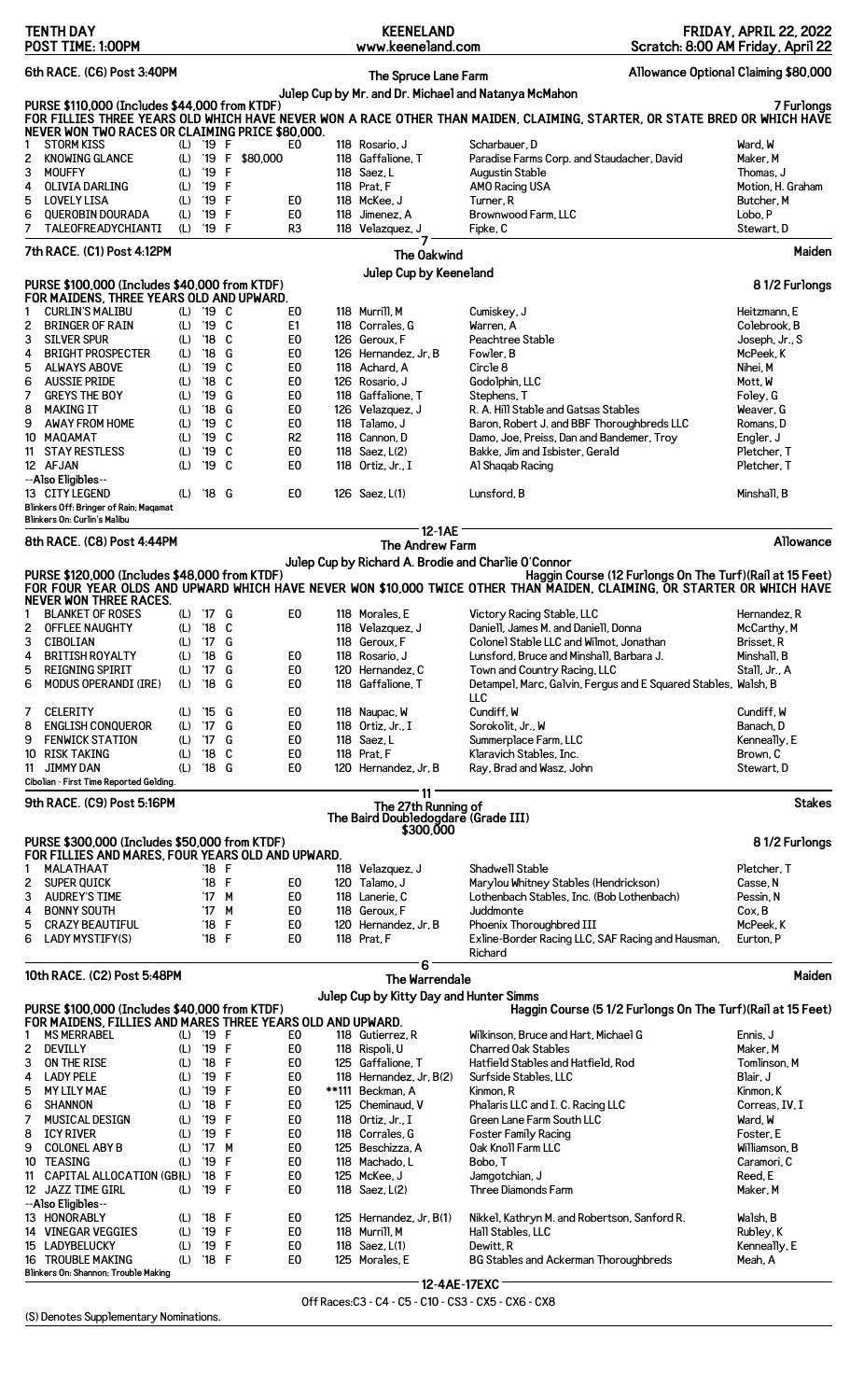|           | Extra Races For Saturday, April 23, 2022                                                                                                                                                                                                                                                                                                    | ATTENTION HORSEMEN: Condition Book Correction for Wednesday April 27<br>Race 1 should read Fillies and Mares 3 and UP                                                                                                                                                                                                                                                                                                                                                                                                                                                                                                                                                                                          |
|-----------|---------------------------------------------------------------------------------------------------------------------------------------------------------------------------------------------------------------------------------------------------------------------------------------------------------------------------------------------|----------------------------------------------------------------------------------------------------------------------------------------------------------------------------------------------------------------------------------------------------------------------------------------------------------------------------------------------------------------------------------------------------------------------------------------------------------------------------------------------------------------------------------------------------------------------------------------------------------------------------------------------------------------------------------------------------------------|
|           | (Entries Close on Wednesday, April 20, 2022)                                                                                                                                                                                                                                                                                                |                                                                                                                                                                                                                                                                                                                                                                                                                                                                                                                                                                                                                                                                                                                |
|           | <b>EXTRA RACE NO 4</b><br><b>ALLOWANCE</b><br><b>X4</b> EXTRA RACE NU 4<br>Purse \$110,000. (Includes \$44,000 from KTDF) For Fillies And Mares Four Years Old<br>and Upward Which Have Never Won A Race Other Than Maiden, Claiming, Or Starter or<br>Which Have Never Won Two Races.                                                      | ATTENTION HORSEMEN: Please see Baley to pick up paddock passes for your<br>barn crew the morning of each Stake. Passes are not needed for regular<br>overnight races.                                                                                                                                                                                                                                                                                                                                                                                                                                                                                                                                          |
|           | (Races Where Entered For \$35,000 Or Less Not Considered In Allowances)<br>EIGHT FURLONGS (Turf)                                                                                                                                                                                                                                            | would like to request<br>If<br><b>VOU</b><br>seating<br>please<br>visit<br>https://www.keeneland.com/horsemens-hospitality-guide<br>Trainers who wish to enter a horse at Keeneland are required to complete the                                                                                                                                                                                                                                                                                                                                                                                                                                                                                               |
| Х5        | <b>CLAIMING</b><br><b>EXTRA RACE NO 5</b><br>Purse \$44,000. For Fillies And Mares Three Years Old and Upward Which Have Never<br>Won Two Races.<br><b>CLAIMING PRICE \$40,000</b><br>(Races Where Entered For \$32,000 Or Less Not Considered In Allowances)<br>EXTRA RACE NO 6<br>Purse \$43,000. For Three Year Olds. CLAIMING<br>Weight | following:<br>Trainer/Vet Agreement. A 2022 agreement signed by both the trainer and<br>his/her attending veterinarian must be on file at Keeneland. Signed agreements<br>can be emailed to GMundy@keeneland.com.<br>Attending Veterinarian Exam. All horses must be examined by the trainer's attending Veterinarian during the three (3) days immediately preceding entry<br>to race and must be been found fit to race by the attending veterinarian. (This<br>evaluation shall include, at a minimum, watching the horse jog.) Please send to<br>Bruce.Howard@ky.gov.                                                                                                                                      |
| Х6        | <b>CLAIMING PRICE \$30,000</b><br>(Races Where Entered For \$20,000 Or Less Not Considered In Allowances)                                                                                                                                                                                                                                   | Horsemen-Please note that your KHRC license will grant you grandstand general admission. Horsemen's Hospitality will be in touch with all primary<br>superior of Stakes runners to share available accommodations for upgraded<br>hospitality on their race day. Contact: Stakes Accommodations (859)<br>288-4322, Undercard Accommodations (859) 288-4305. If you would like to<br>request<br>thes://www.keeneland.com/horsemens-hospitality-guide<br>visit                                                                                                                                                                                                                                                   |
| <b>X7</b> | EXTRA RACE NO 7<br>EXTRA RACE NO 7<br>Purse \$48,000. For Fillies And Mares Three Years 01d and Upward Which Have Never<br>Won Three Races or Three Year Old Fillies.<br>Older. 126 lbs.<br><b>CLAIMING PRICE \$50,000</b><br>(Races Where Entered For \$40,000 Or Less Not Considered In Allowances)                                       | Attention Trainers: In Today signs must be posted on the stall door by 7:30 a.m. on race day. Stable office personnel will deliver signs to your barn.<br>Race for the full purse amount in KTDF races by making sure your horse is<br>REGISTERED with KTDF PRIOR to the close of entries. Contact Jenny<br>McGaughey at 859-361-6002.                                                                                                                                                                                                                                                                                                                                                                         |
| Χ8        | <b>SEVEN FURLONGS</b><br>MATDEN/CLATMTNG<br><b>EXTRA RACE NO 8</b><br>Purse \$45,000. For Maidens, Three Years Old and Upward.                                                                                                                                                                                                              | The starting gate will be open Tuesday-Sunday from 6:30am-9:30am                                                                                                                                                                                                                                                                                                                                                                                                                                                                                                                                                                                                                                               |
|           | Older. 125 lbs.<br>Three Year Olds. 118 lbs.<br><b>CLAIMING PRICE \$50.000</b><br><b>SIX AND ONE HALF FURLONGS</b>                                                                                                                                                                                                                          | KEENELAND RACE SHUTTLE: Sallee will provide daily shuttle service to<br>Keeneland from Churchill Downs, Trackside and The Thoroughbred Center.<br>VALID HEALTH and COGGINS CERTIFICATES MUST ACCOMPANY EACH HORSE<br>TO RIDE ON THE SHUTTLE-NO EXCEPTIONS! Sign-up must be done by noon the day before the race. At CHURCHILL DOWNS the shuttle for horses in races 1<br>thru 5 WILL LEAVE at 6:30 a.m. and for races 6 thru the last the shuttle WILL LEAVE at 8:30 a.m. FOR PICK UP TIMES AT TRACKSIDE AND CHURCHILL DOWNS<br>call Scott Montgomery at 859-509-5457. THE THOROUGHBRED CENTER call<br>the office at 800-967-8267. THE SHUTTLE IS TO BE USED FOR RACE DAY<br><b>HORSES ONLY-NO EXCEPTIONS!</b> |
|           |                                                                                                                                                                                                                                                                                                                                             | WORKOUTS: All trainers must provide clockers with name, distance and trainer<br>PRIOR to workout (by pedigree if unnamed).                                                                                                                                                                                                                                                                                                                                                                                                                                                                                                                                                                                     |
|           |                                                                                                                                                                                                                                                                                                                                             | THE RECEIVING BARNS ARE BARNS #3 and 4                                                                                                                                                                                                                                                                                                                                                                                                                                                                                                                                                                                                                                                                         |
|           |                                                                                                                                                                                                                                                                                                                                             | Training Hours: MAIN TRACK: 5:30am-10am (two breaks, 7-7:30 and 8:30-9)<br>reserved speed work window 10 mins after each break. TRAINING TRACK:<br>5:30am-11am (no breaks).                                                                                                                                                                                                                                                                                                                                                                                                                                                                                                                                    |

Paddock Schooling Hours: RACE DAYS: 6am-10am, 12:05pm-12:45pm, during races (limited #-MUST have permission from Paddock Judge). DARK DAYS: 6am-noon.

Lasix horses will be treated in their stalls between 4 to 4 1/2 hours prior to<br>their scheduled post time. An attendant must be present with the horse.<br>Unattended horses will not be treated. Ship-in trainers should promptly

ALL HORSES MUST REPORT TO BARN 21 FORTY-FIVE (45) MINUTES PRIOR TO POST TIME FOR TCO2 TESTING. KEENELAND WILL TEST A MINIMUM OF TWO (2) RACES EACH DAY WITH ALL HORSES IN THE SELECTED RACES TESTED.

STAKES SCRATCH RULE: A horse may be scratched from a stakes race for any<br>reason at any time until FOUR HOURS prior to post time for the race by<br>obtaining written approval from the stewards. Scratches due to track condition

If you wish to receive text alerts please contact the racing office.

All mail deliveries must have the recipient's name and the trainer's name.

Keeneland now provides 24 x 7 access to your statements, 1099's and available balances via our web site at www.keeneland.com. Select Racing -> Horsemen's Information -> Horsemen Accounts to view your information.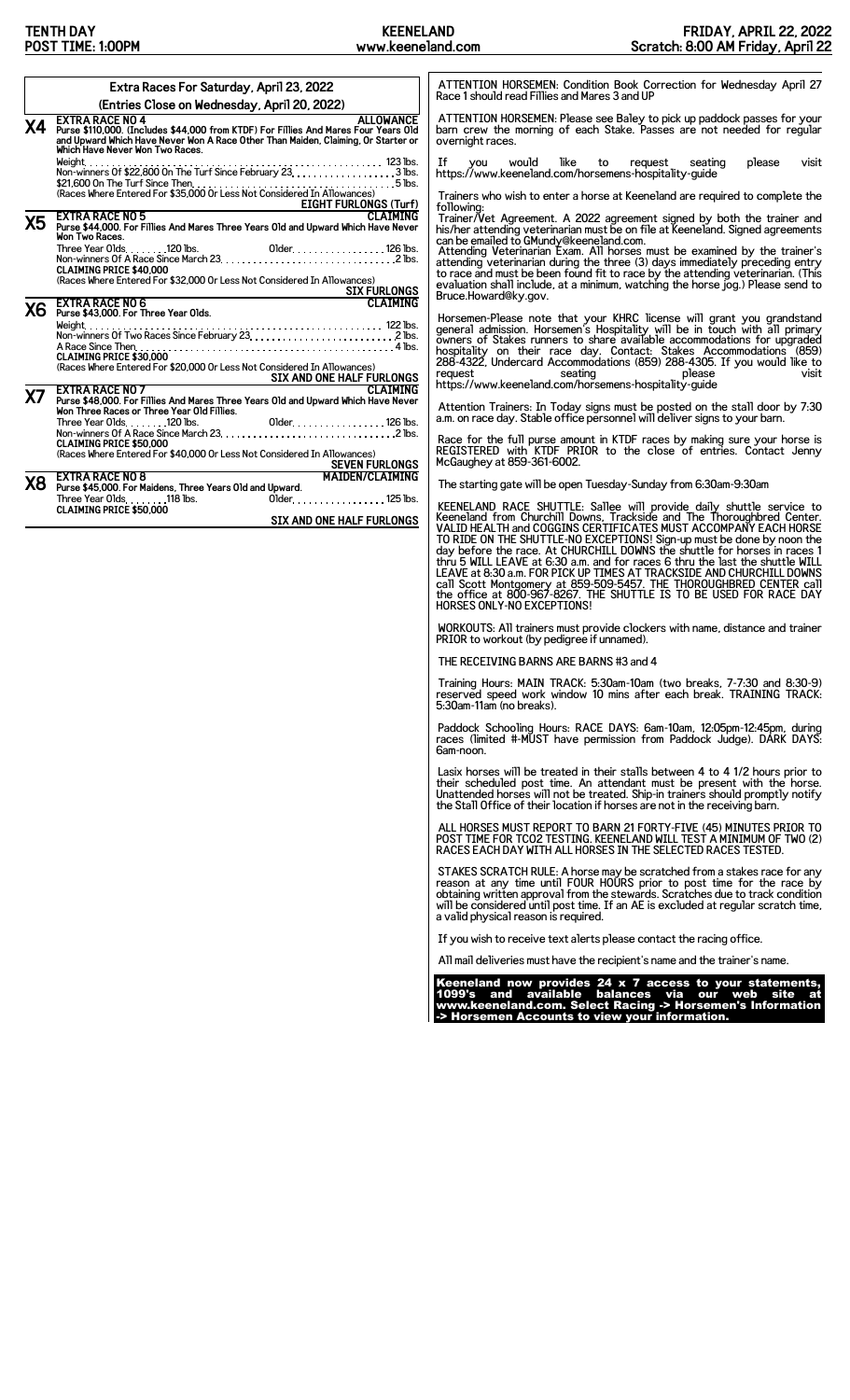# **KEENELAND - IN TODAY SHEET**

| Α                                              | R#<br>PP               |
|------------------------------------------------|------------------------|
| <b>ABSOLUTE LOVE</b>                           | 4<br>7/8               |
| <b>AFJAN</b>                                   | 7<br>12/13             |
| <b>ALLOCATE</b>                                | 1<br>6/8               |
| <b>ALWAYS ABOVE</b>                            | 7<br>5/13              |
| <b>ARROW STRIKE</b>                            | 3<br>8/10              |
| <b>AUDREY'S TIME</b><br><b>AUSSIE PRIDE</b>    | 9<br>3/6<br>7<br>6/13  |
| <b>AWAY FROM HOME</b>                          | 7<br>9/13              |
|                                                |                        |
| B                                              | PP<br>R#               |
| BACHELORETTE                                   | 1<br>8/8               |
| <b>BLANKET OF ROSES</b><br>BONNY SOUTH         | 8<br>1/11<br>9<br>4/6  |
| <b>BOURBON MAGIC</b>                           | 3<br>1/10              |
| BRIGHT PROSPECTER                              | 7<br>4/13              |
| <b>BRINGER OF RAIN</b>                         | 7<br>2/13              |
| <b>BRITISH ROYALTY</b>                         | 4/11<br>8              |
| C                                              | PP<br>R#               |
| <b>CAPITAL ALLOCATION (GB)</b>                 | 10<br>11/16            |
| <b>CARRY ON</b>                                | 4<br>2/8               |
| <b>CASA DE GOAT</b>                            | 2 AE15/16              |
| CELERITY                                       | 8<br>7/11              |
| <b>CIBOLIAN</b>                                | 8<br>3/11              |
| <b>CITY LEGEND</b>                             | 7 AE13/13              |
| <b>COLONEL ABY B</b><br><b>CRAZY BEAUTIFUL</b> | 9/16<br>10<br>5/6<br>9 |
| <b>CRIMSON AND CREAM</b>                       | 3<br>7/10              |
| <b>CRUZ BAY</b>                                | 5<br>9/13              |
| <b>CUPID'S STRIKE</b>                          | 1<br>4/8               |
| <b>CURLIN'S MALIBU</b>                         | 7<br>1/13              |
| D                                              | R#<br>PP               |
| <b>DEVILLY</b>                                 | 10<br>2/16             |
| <b>DYNAMITE GIFT</b>                           | 5<br>4/13              |
| E                                              | <b>PP</b><br>R#        |
| <b>EDYE'S CANDY</b>                            | 3/16<br>2<br>8         |
| <b>ENGLISH CONQUEROR</b>                       | 8/11                   |
| F                                              | R#<br>PP               |
| <b>FENWICK STATION</b><br><b>FRIPPET</b>       | 9/11<br>8<br>2<br>2/16 |
|                                                |                        |
| G                                              | R#<br>PP               |
| <b>GREYS THE BOY</b>                           | 7<br>7/13              |
| н                                              | PP<br>R#               |
| <b>HESTON</b>                                  | 3<br>9/10              |
| <b>HONORABLY</b>                               | 10 AE13/16             |
| I                                              | R#<br>PP               |
| <b>ICY RIVER</b>                               | 10<br>8/16             |
| <b>IRON LADY AWAY</b>                          | 5<br>3/13              |
| J                                              | R#<br>PP               |
| <b>JAZZ TIME GIRL</b>                          | 12/16<br>10            |
| <b>JAZZY LADY</b>                              | 6/8<br>4               |
| <b>JELLY NOUGAT</b>                            | 3<br>2/10              |
| JIMMY DAN<br><b>JUMP INTO THE FIRE</b>         | 11/11<br>8<br>4<br>5/8 |
|                                                |                        |
| K                                              | R#<br>PP               |
| <b>KIVALINA</b>                                | 2<br>1/16              |
| <b>KNOWING GLANCE</b><br>KONA KAI              | 6<br>2/7<br>5<br>1/13  |
|                                                |                        |

| L                                           | R#<br>PP                             |
|---------------------------------------------|--------------------------------------|
| LADYBELUCKY                                 | 10 AE15/16                           |
| <b>LADY MYSTIFY</b>                         | 9<br>6/6                             |
| <b>LADY PELE</b>                            | 10<br>4/16                           |
| LOCO<br><b>LOST BIKINI</b>                  | 3<br>6/10                            |
| <b>LOVELY LISA</b>                          | 2 AE16/16<br>6<br>5/7                |
| LUBNA (GB)                                  | 5<br>7/13                            |
|                                             |                                      |
| М                                           | R#<br>PP                             |
| MAKING IT                                   | 7<br>8/13                            |
| MALATHAAT                                   | 9<br>1/6                             |
| MAQAMAT                                     | 7<br>10/13                           |
| <b>MISS MOON PIE</b>                        | 4<br>4/8                             |
| MISS SUSIE R<br><b>MODUS OPERANDI (IRE)</b> | 2 AE14/16<br>8<br>6/11               |
| MOUFFY                                      | 6<br>3/7                             |
| MRS. NUSHI                                  | 1<br>7/8                             |
| <b>MS MERRABEL</b>                          | 10<br>1/16                           |
| MUN LUV                                     | 5<br>6/13                            |
| <b>MUSICAL DESIGN</b>                       | 10<br>7/16                           |
| <b>MY LILY MAE</b>                          | 10<br>5/16                           |
| N                                           | R#<br>PP                             |
| <b>NOTA BENE</b>                            | 5<br>12/13                           |
|                                             |                                      |
| 0                                           | PP<br>R#                             |
| <b>OFFLEE NAUGHTY</b>                       | 2/11<br>8                            |
| off we go                                   | 5 AE13/13                            |
| OLIVIA DARLING                              | 6<br>4/7<br>8/13                     |
| ONLY KIDDING<br>ON THE RISE                 | 5<br>3/16<br>10                      |
|                                             |                                      |
| P                                           | R#<br>PP                             |
| PARIS KENTUCKY                              | 2<br>10/16                           |
| PHAROAH'S SONG                              | $\overline{c}$<br>9/16               |
| Q                                           | PP<br>R#                             |
| <b>QUARIA DREAM</b>                         | 2<br>6/16                            |
| <b>QUEROBIN DOURADA</b>                     | 6<br>6/7                             |
| R                                           | R#<br>PP                             |
|                                             |                                      |
| <b>REIGNING SPIRIT</b>                      | 5/11<br>8                            |
| <b>RISK TAKING</b><br><b>ROSIA BAY</b>      | 10/11<br>8<br>$\overline{c}$<br>4/16 |
|                                             |                                      |
| S                                           | R#<br>PP                             |
| <b>SACRED KITTEN</b>                        | 2<br>7/16                            |
| SALVAJE                                     | 5<br>5/13                            |
| SAND AND SEA                                | 5<br>10/13                           |
| <b>SCATTERSHACK</b>                         | 3<br>10/10                           |
| <b>SENSE YOU LEFT</b><br><b>SHANNON</b>     | 4<br>8/8<br>10<br>6/16               |
| <b>SHELL SHOCK</b>                          | 1<br>5/8                             |
| <b>SILVER SPUR</b>                          | 7<br>3/13                            |
| <b>SINGSONG BIRD</b>                        | 4<br>3/8                             |
| <b>SIX FEET APART</b>                       | 5<br>11/13                           |
| <b>SNOWSCAPE</b>                            | 3<br>5/10                            |
| <b>SPARTINA</b><br><b>STAY RESTLESS</b>     | 2<br>12/16<br>7<br>11/13             |
| <b>STORM KISS</b>                           | 6<br>1/7                             |
| <b>SUPER QUICK</b>                          | 9<br>2/6                             |
| <b>SWATH</b>                                | 3<br>3/10                            |
| Т                                           | R#<br>PP                             |
|                                             |                                      |
| TALEOFREADYCHIANTI<br>TEASING               | 6<br>7/7<br>10<br>10/16              |
| <b>TELLER TO SING</b>                       | 1/8<br>4                             |
| <b>THREAVE'S COMPANY</b>                    | 2<br>11/16                           |
| <b>TROUBLE MAKING</b>                       | 10 AE16/16                           |
| U                                           | R#<br>PP                             |
|                                             |                                      |
| <b>UNDER ONE SKY</b><br><b>URSULINA</b>     | 2 AE13/16<br>5<br>2/13               |
|                                             |                                      |

## **TENTH DAY FRIDAY, APRIL 22, 2022**

|                               | R# |            |
|-------------------------------|----|------------|
| <b>VERSATILE</b>              | 3  | 4/10       |
| <b>VERY WEALTHY</b>           |    | 2/8        |
| <b>VINEGAR VEGGIES</b>        |    | 10 AE14/16 |
| W                             | R# |            |
| <b>WALKATHON</b>              | 2  | 8/16       |
| <b>WHAT'S TO DO</b>           | 2  | 5/16       |
| <b>WILLYMAR</b>               |    | 1/8        |
|                               | R# |            |
| <b>YO PUEDO</b>               |    | 3/8        |
| In Today for                  |    |            |
| <b>FRIDAY. APRIL 22. 2022</b> |    |            |
|                               |    |            |

98 In Body 10 Also Eligible

108 Total In Today